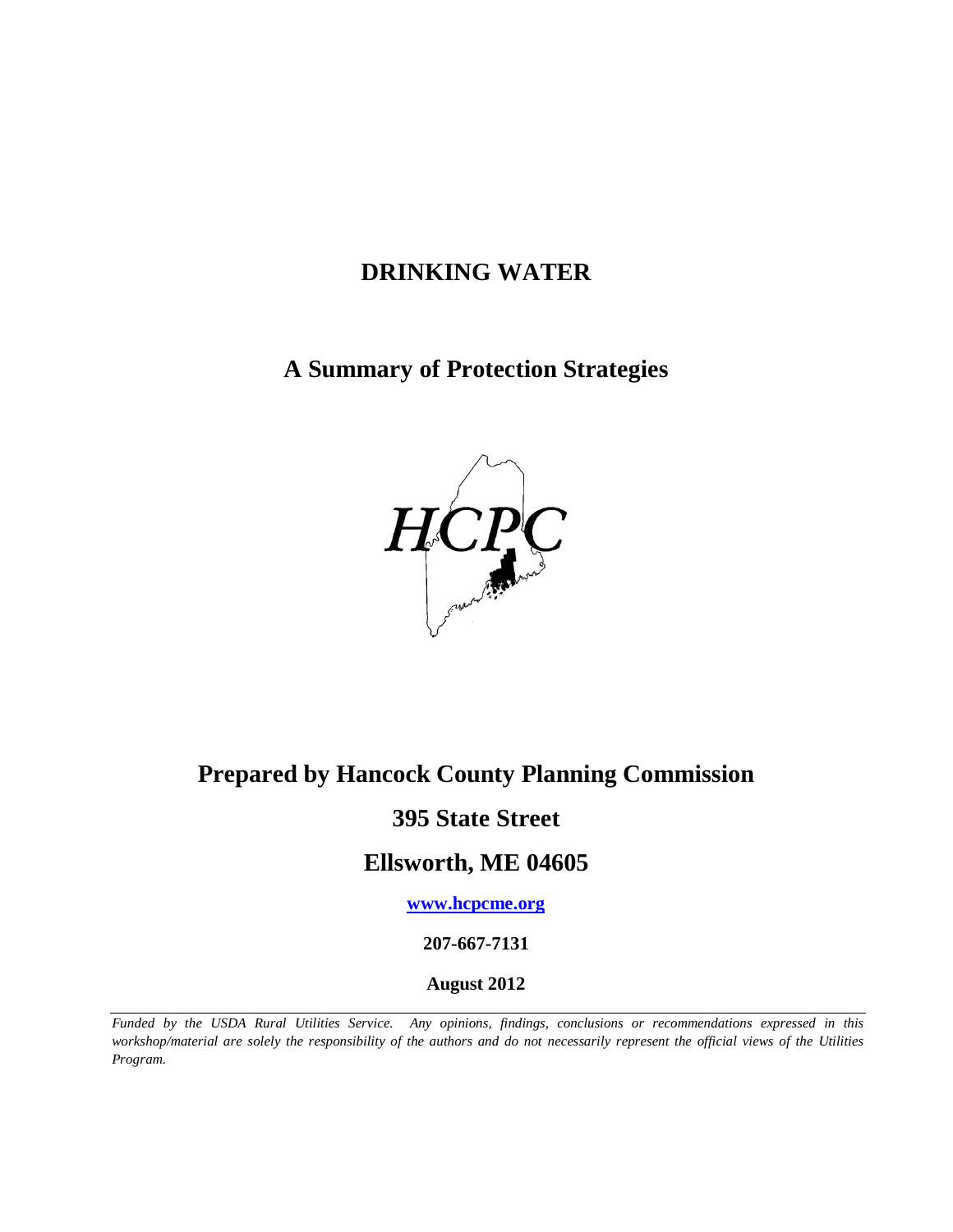### **INTRODUCTION**

This document presents an overview of various strategies that address drinking water protection. The focus is on individual wells and steps to prevent problems from occurring. While there are no specific data on the total number of inadequate wells, it is an increasing problem across Hancock County.

### **Part 1: The Regulatory Approach**

It is important to review well and septic tank placement in the subdivision review process. Here are some hints from various subdivision ordinances. Be sure to have any proposed changes to your town's subdivision ordinance reviewed by an attorney with a background in land use law.

#### **a. Water Supply**

HCPC suggests that towns have standards to assure adequate supply. Some ordinances require that wells for individual lots be able to provide at least 300 gallons per day, the average amount used by a family of four. Others require that there be a yield of 10 gallons per minute (gpm) for 1 hour, 6 gpm for 2 hours, and 4 gpm for 4 hours. These amounts can be adjusted if there are lowwater use measures proposed such as composting toilets. If such measures are proposed, they should be noted on the conditions of subdivision approval.

The standards could include requirements for test wells. Water should be tested not only for yield but also potential contaminants. These could include, but are not limited to, total coliform bacteria, nitrate, nitrite, iron, manganese, hardness, alkalinity, turbidity, pH, sodium, lead, and volatile organic chemicals. All testing should be in accordance with the standards of the Maine Health and Environmental Testing Laboratory [\(http://www.maine.gov/dhhs/mecdc/public](http://www.maine.gov/dhhs/mecdc/public-health-systems/health-and-environmental-testing/standard.htm)[health-systems/health-and-environmental-testing/standard.htm](http://www.maine.gov/dhhs/mecdc/public-health-systems/health-and-environmental-testing/standard.htm) One testing standard (from New York state) requires 1 test well for each ten units in the subdivision. These tests are in addition to the tests required by most home mortgage lenders for the well serving the individual dwelling as part of the home loan approval process.

Towns may want to have discretion to require more test wells under certain circumstances. For example, if there is an agricultural or manufacturing use on an adjoining property. Also, more testing may be needed in areas of steep slopes, bedrock outcroppings or near areas of impervious surface.

#### **b. Location of Well on Lot**

State law requires that there be a minimum of 100 feet between a well and a septic system. The Southern Maine Regional Planning Commission model subdivision ordinance prohibits wells within 100 feet of the traveled way of any street, if located downhill from the street, or within 50 feet of the traveled way of any street, if located uphill of the street. HCPC recommends that no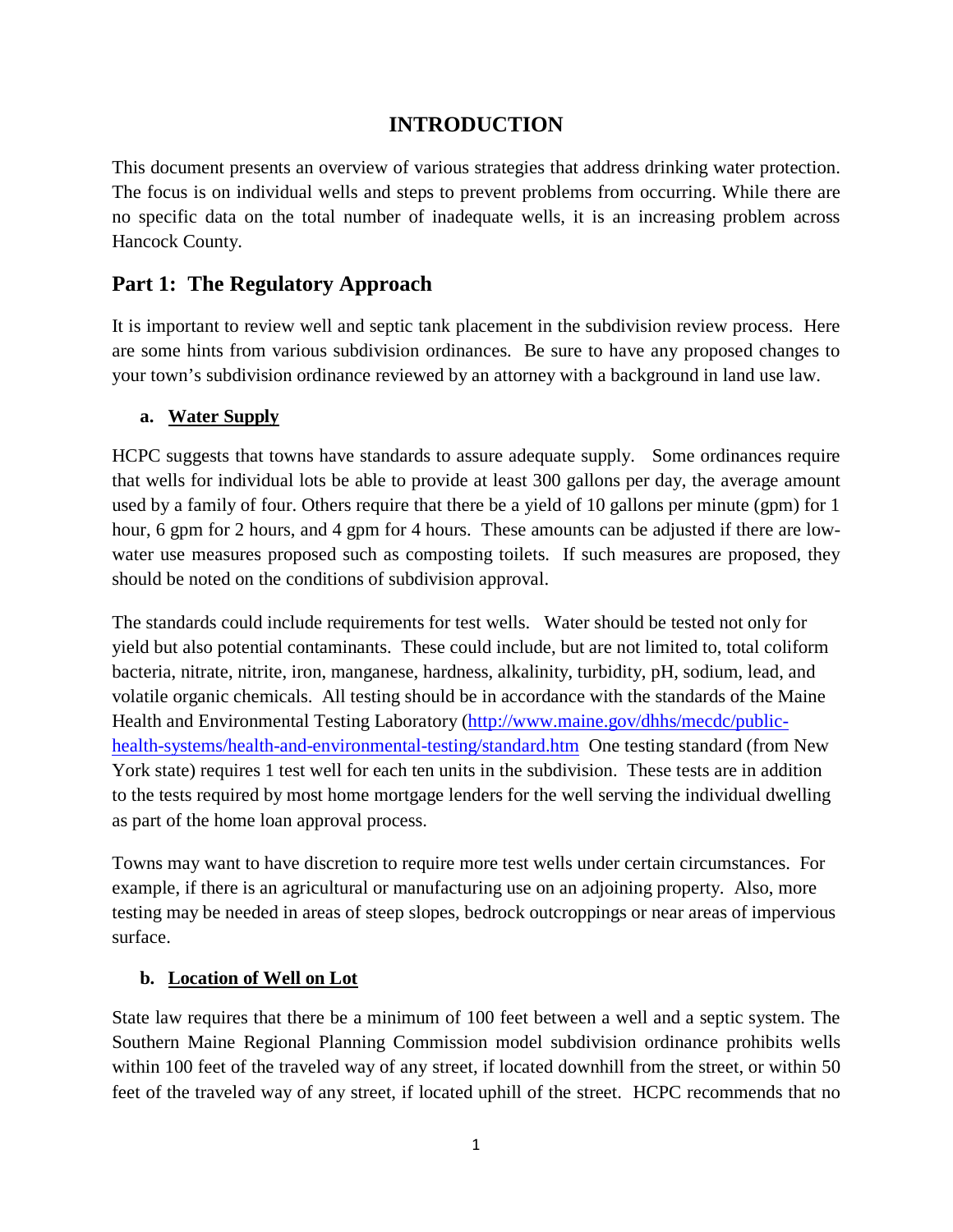well be constructed within 25 feet of any paved driveway or parking or motorized equipment storage if located downhill from the driveway and parking/storage area. There should be a minimum of 50 feet between wells and the subdivision boundary and 15 feet between the well and lot lines. Here again, the planning board should use its discretion.

#### **c. Shared Wells**

In some cases, shared wells may be an option. This is particularly the case on small lots, where it may be difficult to meet the setbacks discussed above. The USDA Rural Housing Service [\(http://www.rurdev.usda.gov/me/SFH/sfh.htm\)](http://www.rurdev.usda.gov/me/SFH/sfh.htm) will not guarantee mortgage loans for homes with shared wells unless there is a legally binding agreement to assure maintenance and safe operation of the well. It also requires that the properties sharing the well be unable to be connected to a public or community water system. Up to four dwelling units may share a well per Rural Housing Service standards. If an applicant proposes a shared well, the planning board may want to have its attorney review the legally binding agreement. The cost of this review can be charged to the applicant.

Minimum standards for a shared well agreement include:

- specifying cost sharing arrangements among participating homeowners to provide power to the well pump, repair, test and disinfect the system; replace components, and make improvements to increase the service life of the system;
- requiring that each well user promptly repair any leaks or damage in their part of the service line and replace, when necessary the service line connecting the water system to the residence;
- permitting water testing at any time by a licensed tester at the request of any party to the agreement;
- requiring corrective measures if testing reveals a significant water quality deficiency, but only with the consent of the majority of all parties;
- assuring ongoing water service to all parties even if the supplier has no further need for the shared well;
- prohibiting water usage by any party for "other than bona fide domestic purposes." This provision is important since conflicts have arisen over matters such as excessive lawn watering;
- requiring that any new connections occur only with the consent of all parties, appropriate amendment of the agreement and compliance with the other terms of the agreement;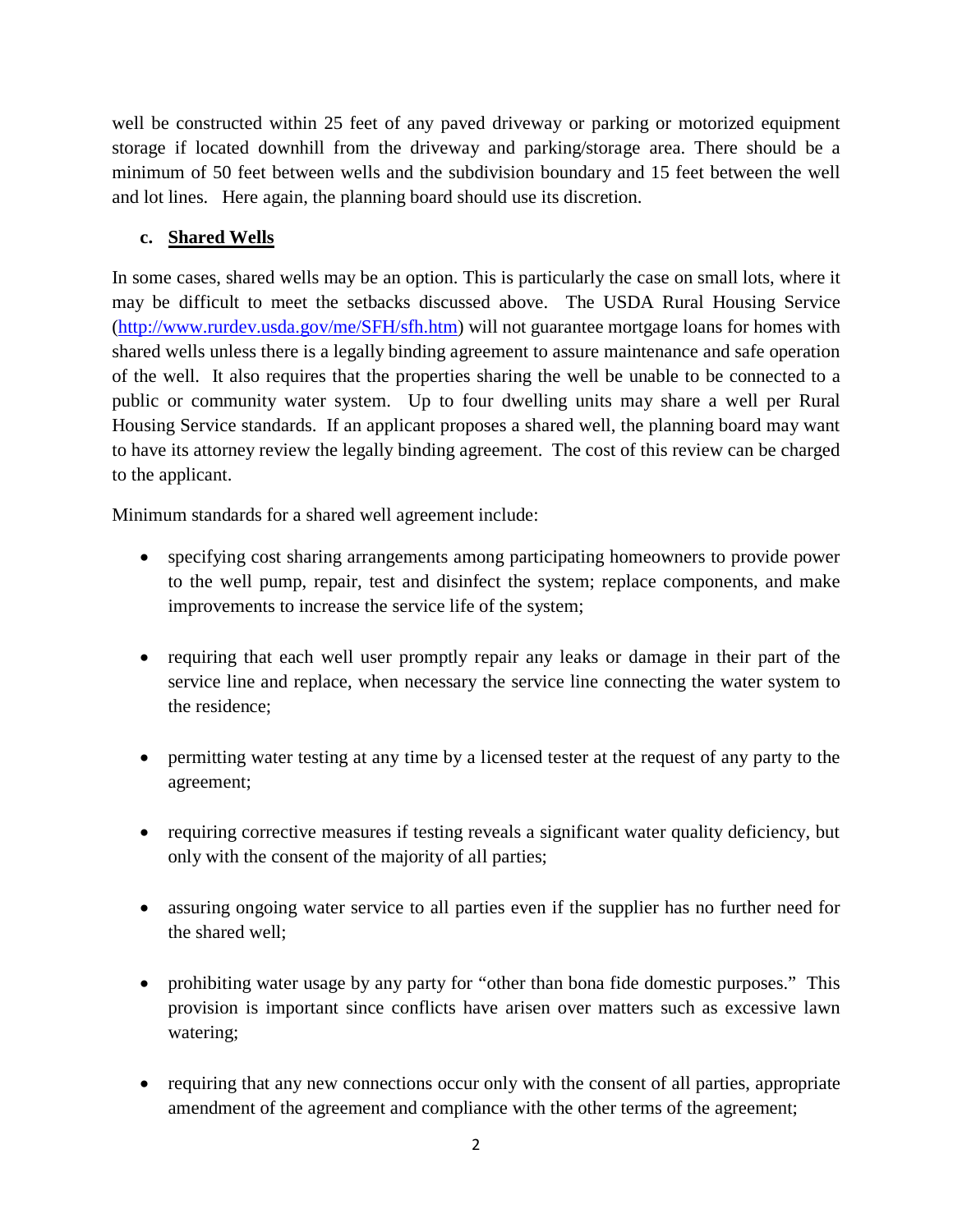- establishing easements for all elements of the system, assuring access and adequate working space for system operation, maintenance, inspection, replacement, and expansion; and
- providing for binding arbitration of major disputes over the water system or the terms of the well sharing agreement.

For a sample shared well agreement, see [http://www.rurdev.usda.gov/Publications/WI-RHS-](http://www.rurdev.usda.gov/Publications/WI-RHS-Shared-Well-Agreement.pdf)[Shared-Well-Agreement.pdf](http://www.rurdev.usda.gov/Publications/WI-RHS-Shared-Well-Agreement.pdf) . Again, be sure to have any agreement reviewed by an attorney based in Maine. If you are unable to download from this site, contact Tom Martin at the Hancock County Planning Commission.

#### **d. Community Water Systems**

Shared water supplies over a certain user threshold are considered Community Water Systems and are subject to regulation by the Maine Drinking Water Program. They are defined per state law as:

> A public water system which serves at least fifteen service connections used by year-round residents or regularly serves at least 25 year-round residents. (Yearround is defined as permanent residence greater than six months.)

Examples of community water systems include those serving apartment buildings, mobile home parks, and restaurants. Each system has a "public water supply source water protection area." This area is defined as the "area that contributes recharge water to a surface water intake or public water supply well." Operators of these systems, per state law, must be notified of land use decisions that could affect the source water protection area. This allows the operators to participate in the municipal decision making process and helps reduce the risk of contamination to public water supplies.

A list of existing community water systems in a given town is available from the Maine Drinking Water Program [\(http://www.maine.gov/dhhs/mecdc/environmental-health/water/sources.htm\)](http://www.maine.gov/dhhs/mecdc/environmental-health/water/sources.htm) This site also has information on state requirements for community systems. If an applicant proposes that a development be served by a community or other type of public water system, the system design should be reviewed by the Drinking Water Program.

### **2. Public Education**

Public education on water protection can occur on both a town-wide/watershed and individual household level. There are ample resources on the identification of threats to water quality on a watershed scale. As an example, see

[http://cfpub.epa.gov/npstbx/WhereYouLive.cfm?StateID=22.](http://cfpub.epa.gov/npstbx/WhereYouLive.cfm?StateID=22) Further information can be found